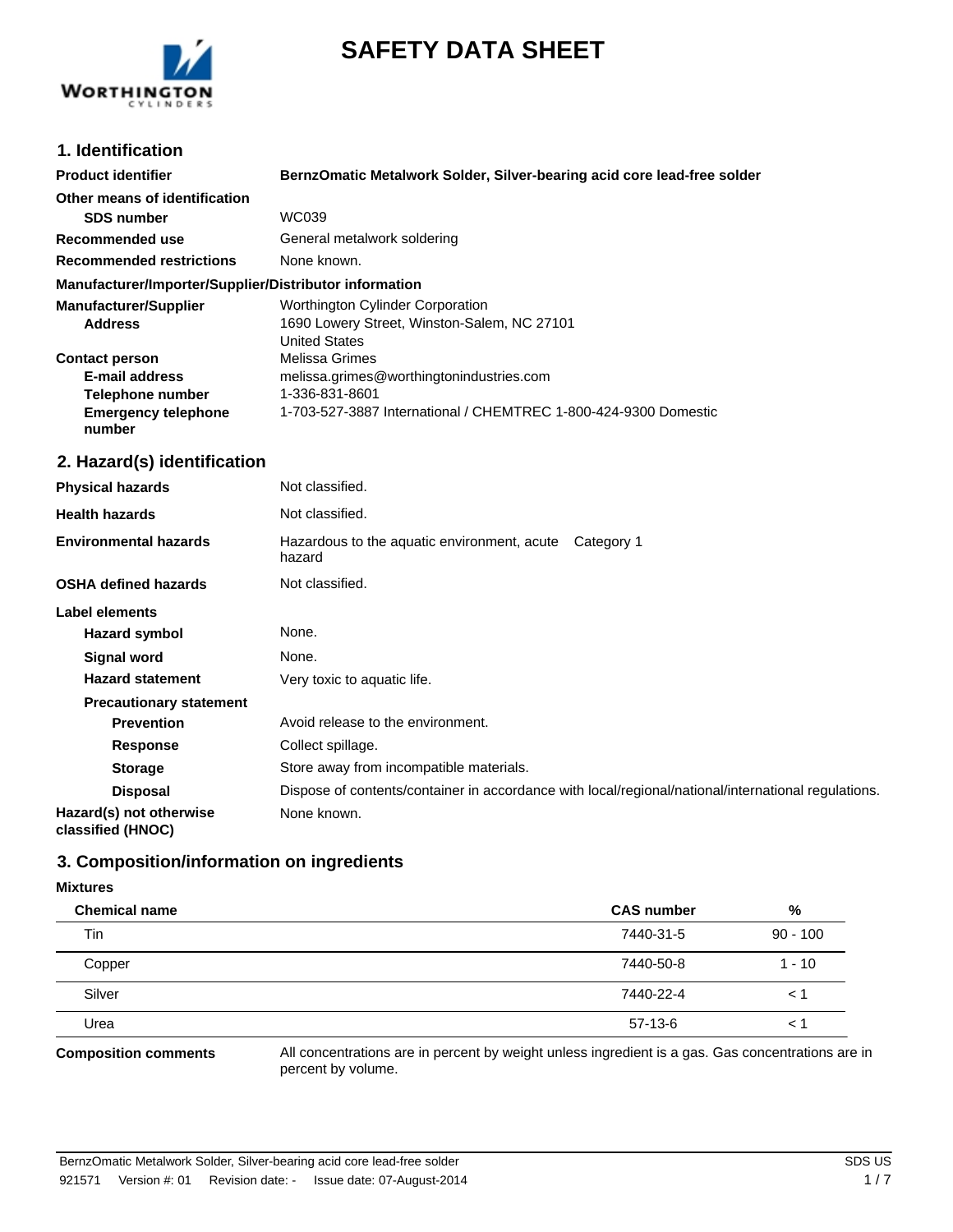| 4. First-aid measures                                                        |                                                                                                                                                                                                                                                                                                                                                                                                                                                                                         |  |
|------------------------------------------------------------------------------|-----------------------------------------------------------------------------------------------------------------------------------------------------------------------------------------------------------------------------------------------------------------------------------------------------------------------------------------------------------------------------------------------------------------------------------------------------------------------------------------|--|
| <b>Inhalation</b>                                                            | Immediately remove from further exposure. Get immediate medical assistance. For those<br>providing assistance, avoid exposure to yourself or others. Use adequate respiratory protection.<br>Give supplemental oxygen, if available. If breathing has stopped, assist ventilation with a<br>mechanical device or use mouth-to-mouth resuscitation.                                                                                                                                      |  |
| <b>Skin contact</b>                                                          | Remove contaminated clothes and rinse skin thoroughly with water for at least 15 minutes. If skin<br>rash or an allergic skin reaction develops, get medical attention.                                                                                                                                                                                                                                                                                                                 |  |
| Eye contact                                                                  | Rinse immediately with plenty of water for at least 15 minutes. Remove any contact lenses. Get<br>medical attention if irritation develops or persists.                                                                                                                                                                                                                                                                                                                                 |  |
| Ingestion                                                                    | Immediately rinse mouth and drink a cupful of water. Never give anything by mouth to a victim who<br>is unconscious or is having convulsions. Only induce vomiting at the instruction of medical<br>personnel. Get medical attention immediately.                                                                                                                                                                                                                                       |  |
| <b>Most important</b><br>symptoms/effects, acute and<br>delayed              | Elevated temperatures or mechanical action may form dust and fumes which may be irritating to<br>the eye, mucous membranes and respiratory tract. Symptoms may include stinging, tearing,<br>redness, swelling, and blurred vision. Symptoms may include redness, edema, drying, defatting<br>and cracking of the skin. Symptoms may include coughing, difficulty breathing and shortness of<br>breath. Overexposure to copper fumes may cause fever, chills, congestion and headaches. |  |
| Indication of immediate<br>medical attention and special<br>treatment needed | Treat symptomatically. Exposure may aggravate pre-existing respiratory disorders. Symptoms may<br>be delayed.                                                                                                                                                                                                                                                                                                                                                                           |  |
| <b>General information</b>                                                   | Show this safety data sheet to the doctor in attendance.                                                                                                                                                                                                                                                                                                                                                                                                                                |  |
| 5. Fire-fighting measures                                                    |                                                                                                                                                                                                                                                                                                                                                                                                                                                                                         |  |
| Suitable extinguishing media                                                 | Extinguish with foam, carbon dioxide or dry powder.                                                                                                                                                                                                                                                                                                                                                                                                                                     |  |
| Unsuitable extinguishing<br>media                                            | Do not use water or halogenated extinguishing media.                                                                                                                                                                                                                                                                                                                                                                                                                                    |  |
| Specific hazards arising from<br>the chemical                                | Fire or high temperatures create: Metal oxides.                                                                                                                                                                                                                                                                                                                                                                                                                                         |  |
| Special protective equipment<br>and precautions for firefighters             | Use protective equipment appropriate for surrounding materials.                                                                                                                                                                                                                                                                                                                                                                                                                         |  |
| <b>Fire-fighting</b><br>equipment/instructions                               | Self-contained breathing apparatus and full protective clothing must be worn in case of fire. Move<br>containers from fire area if you can do it without risk.                                                                                                                                                                                                                                                                                                                          |  |
| <b>Specific methods</b>                                                      | Use standard firefighting procedures and consider the hazards of other involved materials.                                                                                                                                                                                                                                                                                                                                                                                              |  |
| <b>General fire hazards</b>                                                  | Solid metal is not flammable; however, finely divided metallic dust or powder may form an<br>explosive mixture with air.                                                                                                                                                                                                                                                                                                                                                                |  |
| 6. Accidental release measures                                               |                                                                                                                                                                                                                                                                                                                                                                                                                                                                                         |  |
| Personal precautions,<br>protective equipment and<br>emergency procedures    | Keep unnecessary personnel away. Avoid inhalation of dust from the spilled material. Do not touch<br>damaged containers or spilled material unless wearing appropriate protective clothing. Wear<br>protective clothing as described in Section 8 of this SDS.                                                                                                                                                                                                                          |  |
| <b>Methods and materials for</b><br>containment and cleaning up              | Stop leak if you can do so without risk. For a dry material spill, use a HEPA (high efficiency particle<br>air) vacuum to collect material and place in a sealable container for disposal. Avoid dust formation.<br>Recover and recycle, if practical. Keep out of water supply. Local authorities should be advised if<br>significant spillages cannot be contained.                                                                                                                   |  |
| <b>Environmental precautions</b>                                             | Prevent further leakage or spillage if safe to do so. Do not contaminate water.<br>If release occurs in the U.S. and is reportable under CERCLA Section 103, notify the National<br>Response Center at (800)424-8802 (USA) or (202)426-2675 (USA).                                                                                                                                                                                                                                      |  |
| 7. Handling and storage                                                      |                                                                                                                                                                                                                                                                                                                                                                                                                                                                                         |  |
| <b>Precautions for safe handling</b>                                         | Wear appropriate personal protective equipment (See Section 8). Keep formation of airborne dusts<br>to a minimum. Provide appropriate exhaust ventilation at places where dust is formed. Avoid<br>inhalation of dust and fumes. Avoid contact with skin and eyes. Do not get this material on<br>clothing. Do not eat, drink or smoke when using the product. Wash thoroughly after handling.<br>Avoid release to the environment.                                                     |  |

Any surface that comes in contact with molten metal must be preheated or specially coated and rust free. Inadvertent contaminants to product such as moisture, ice, snow, grease, or oil can cause an explosion when charged to a molten metal bath or metal furnace (preheating metal will remove moisture from product).

**Conditions for safe storage, including any incompatibilities**

Store in tightly closed original container in a dry, cool and well-ventilated place. Store in a closed container away from incompatible materials. Keep out of reach of children. Keep away from food, drink and animal feedingstuffs.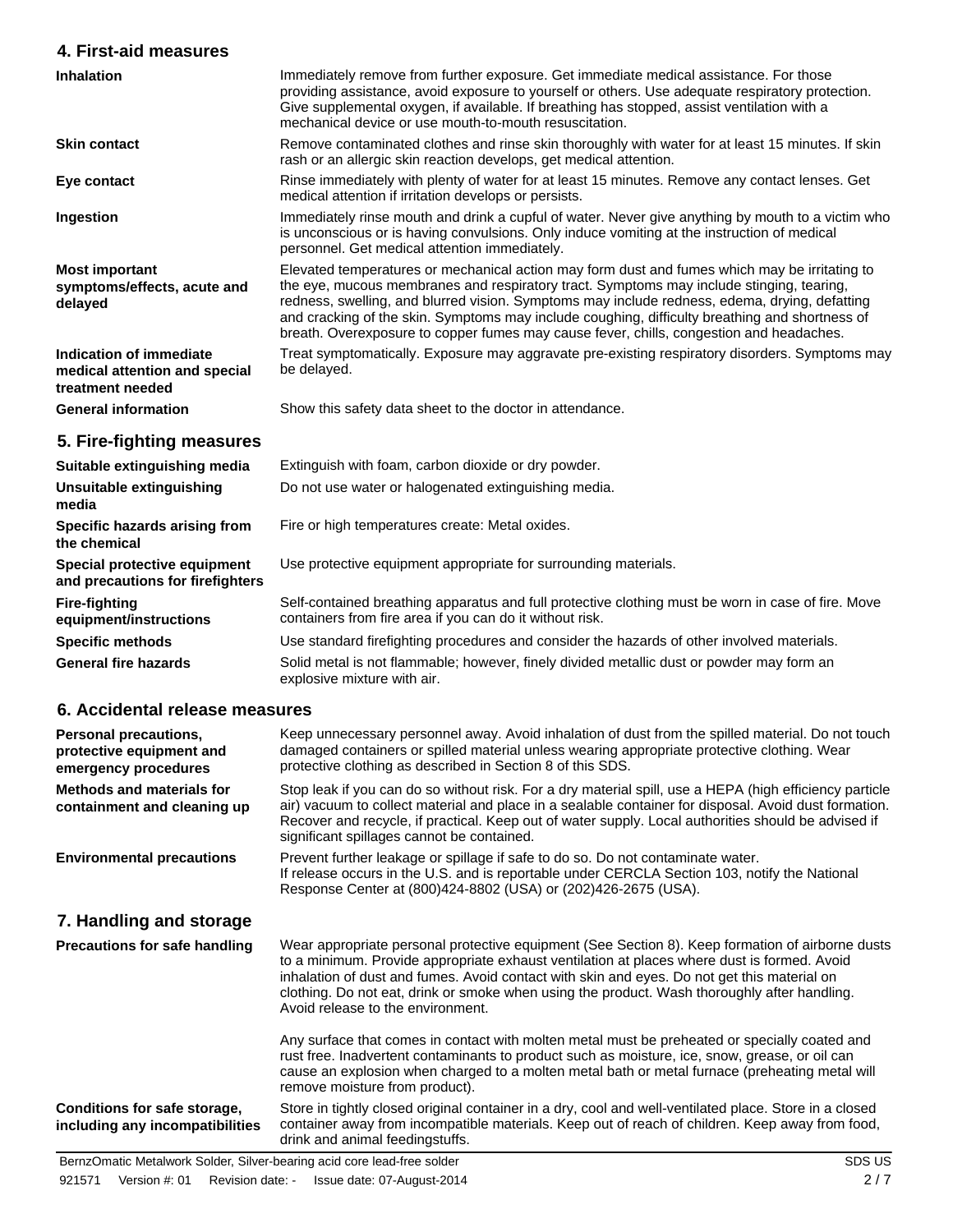# **8. Exposure controls/personal protection**

# **Occupational exposure limits**

# **US. OSHA Table Z-1 Limits for Air Contaminants (29 CFR 1910.1000)**

| <b>Components</b>                           | <b>Type</b>                                                                                                                                                                                                                                                                                                                                                                                                                                                                   | <b>Value</b>         | <b>Form</b>        |
|---------------------------------------------|-------------------------------------------------------------------------------------------------------------------------------------------------------------------------------------------------------------------------------------------------------------------------------------------------------------------------------------------------------------------------------------------------------------------------------------------------------------------------------|----------------------|--------------------|
| Copper (CAS 7440-50-8)                      | PEL                                                                                                                                                                                                                                                                                                                                                                                                                                                                           | 1 $mg/m3$            | Dust and mist.     |
|                                             |                                                                                                                                                                                                                                                                                                                                                                                                                                                                               | $0.1 \text{ mg/m}$ 3 | Fume.              |
| Silver (CAS 7440-22-4)                      | <b>PEL</b>                                                                                                                                                                                                                                                                                                                                                                                                                                                                    | $0.01$ mg/m3         |                    |
| Tin (CAS 7440-31-5)                         | <b>PEL</b>                                                                                                                                                                                                                                                                                                                                                                                                                                                                    | $2$ mg/m $3$         |                    |
| <b>US. ACGIH Threshold Limit Values</b>     |                                                                                                                                                                                                                                                                                                                                                                                                                                                                               |                      |                    |
| <b>Components</b>                           | <b>Type</b>                                                                                                                                                                                                                                                                                                                                                                                                                                                                   | <b>Value</b>         | Form               |
| Copper (CAS 7440-50-8)                      | <b>TWA</b>                                                                                                                                                                                                                                                                                                                                                                                                                                                                    | 1 $mg/m3$            | Dust and mist.     |
|                                             |                                                                                                                                                                                                                                                                                                                                                                                                                                                                               | $0.2$ mg/m $3$       | Fume.              |
| Silver (CAS 7440-22-4)                      | <b>TWA</b>                                                                                                                                                                                                                                                                                                                                                                                                                                                                    | $0.1$ mg/m $3$       | Dust and fume.     |
| Tin (CAS 7440-31-5)                         | <b>TWA</b>                                                                                                                                                                                                                                                                                                                                                                                                                                                                    | $2$ mg/m $3$         |                    |
| US. NIOSH: Pocket Guide to Chemical Hazards |                                                                                                                                                                                                                                                                                                                                                                                                                                                                               |                      |                    |
| <b>Components</b>                           | <b>Type</b>                                                                                                                                                                                                                                                                                                                                                                                                                                                                   | <b>Value</b>         | <b>Form</b>        |
| Copper (CAS 7440-50-8)                      | <b>TWA</b>                                                                                                                                                                                                                                                                                                                                                                                                                                                                    | 1 mg/m $3$           | Dust and mist.     |
| Silver (CAS 7440-22-4)                      | <b>TWA</b>                                                                                                                                                                                                                                                                                                                                                                                                                                                                    | $0.01$ mg/m $3$      | Dust.              |
| Tin (CAS 7440-31-5)                         | <b>TWA</b>                                                                                                                                                                                                                                                                                                                                                                                                                                                                    | $2$ mg/m $3$         |                    |
|                                             | US. Workplace Environmental Exposure Level (WEEL) Guides                                                                                                                                                                                                                                                                                                                                                                                                                      |                      |                    |
| <b>Components</b>                           | Type                                                                                                                                                                                                                                                                                                                                                                                                                                                                          | <b>Value</b>         | <b>Form</b>        |
| Urea (CAS 57-13-6)                          | <b>TWA</b>                                                                                                                                                                                                                                                                                                                                                                                                                                                                    | 10 mg/m3             | Total particulate. |
| <b>Biological limit values</b>              | No biological exposure limits noted for the ingredient(s).                                                                                                                                                                                                                                                                                                                                                                                                                    |                      |                    |
| <b>Exposure guidelines</b>                  | No exposure standards allocated.                                                                                                                                                                                                                                                                                                                                                                                                                                              |                      |                    |
| Appropriate engineering<br>controls         | Provide adequate ventilation. Observe Occupational Exposure Limits and minimize the risk of<br>inhalation of dust. Keep melting/soldering temperatures as low as possible to minimize the<br>generation of fume. Shower, hand and eye washing facilities near the workplace are<br>recommended.                                                                                                                                                                               |                      |                    |
| <b>Eye/face protection</b>                  | Individual protection measures, such as personal protective equipment<br>Wear safety glasses with side shields (or goggles). Wear a face shield when working with molten<br>material.                                                                                                                                                                                                                                                                                         |                      |                    |
| <b>Skin protection</b>                      |                                                                                                                                                                                                                                                                                                                                                                                                                                                                               |                      |                    |
| <b>Hand protection</b>                      | When handling hot material, use heat resistant gloves.                                                                                                                                                                                                                                                                                                                                                                                                                        |                      |                    |
| Other                                       | Chemical resistant clothing is recommended. Heat resistant/insulated gloves and clothing are<br>recommended when working with molten material.                                                                                                                                                                                                                                                                                                                                |                      |                    |
| <b>Respiratory protection</b>               | Use a respirator when local exhaust or ventilation is not adequate to keep exposures below the<br>OEL. In a confined space a supplied respirator may be required. Selection and use of respiratory<br>protective equipment should be in accordance with OSHA General Industry Standard 29 CFR<br>1910.134; or in Canada with CSA Standard Z94.4. Use a NIOSH/MSHA approved respirator if<br>there is a risk of exposure to dust/fume at levels exceeding the exposure limits. |                      |                    |
|                                             |                                                                                                                                                                                                                                                                                                                                                                                                                                                                               |                      |                    |
| <b>Thermal hazards</b>                      | Wear appropriate thermal protective clothing, when necessary.                                                                                                                                                                                                                                                                                                                                                                                                                 |                      |                    |

| Silver to silver-gray metallic metal. |
|---------------------------------------|
| Solid.                                |
| Solid.                                |
| Silver to gray.                       |
| Odorless.                             |
| Not available.                        |
| Not applicable                        |
|                                       |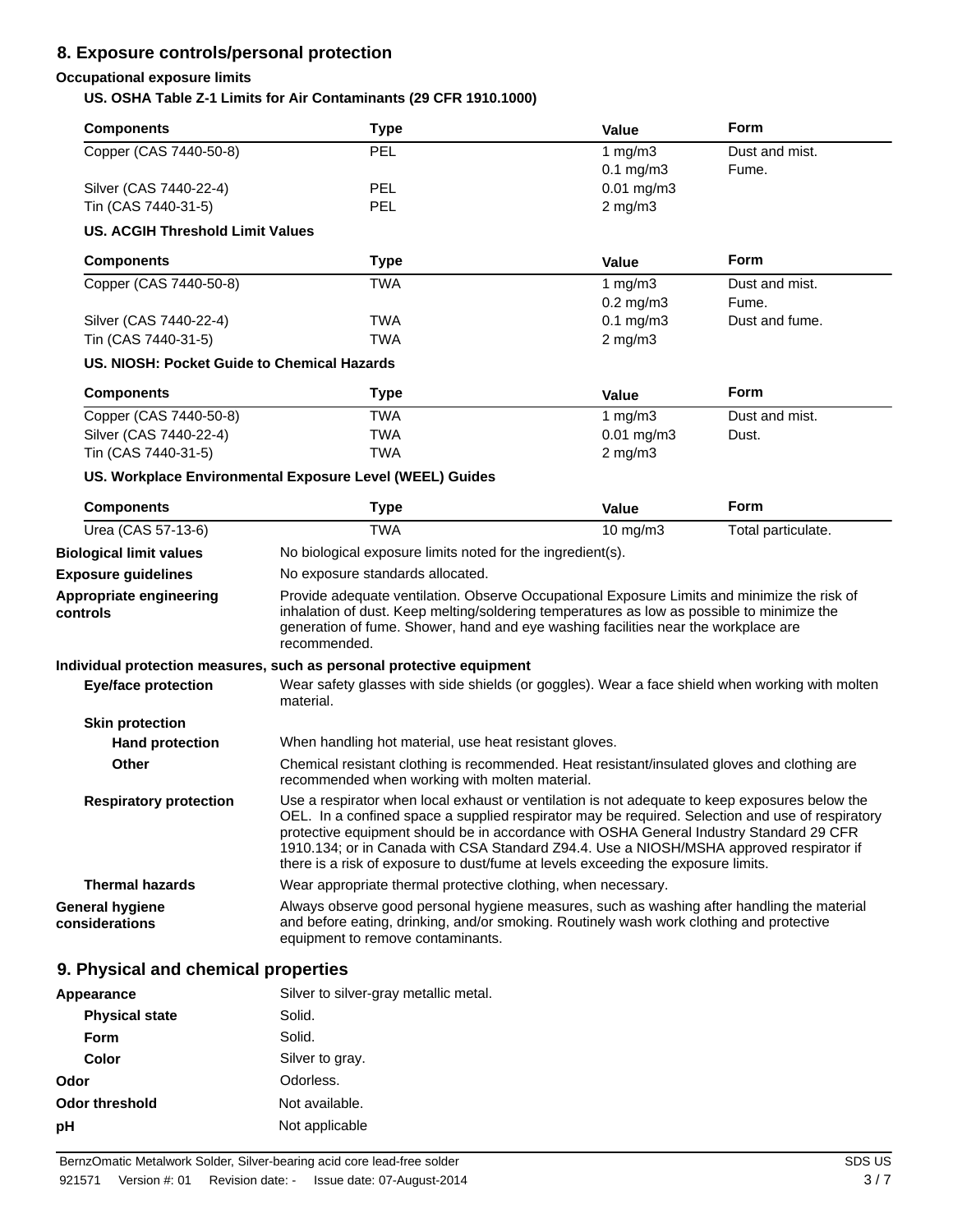| Not available.<br>Melting point/freezing point<br>440.96 - 482 °F (227.2 - 250 °C)<br>Initial boiling point and boiling<br>range<br>Not available.<br><b>Flash point</b><br>Not available.<br><b>Evaporation rate</b><br>Not available.<br>Flammability (solid, gas)<br>Upper/lower flammability or explosive limits<br>Not available.<br><b>Flammability limit - lower</b><br>$(\%)$<br>Not available.<br><b>Flammability limit - upper</b><br>(%)<br>Not applicable<br>Vapor pressure<br>Not available.<br>Vapor density<br>7.38<br><b>Relative density</b><br>Solubility(ies)<br>Not soluble<br>Solubility (water) |                                  |                |
|-----------------------------------------------------------------------------------------------------------------------------------------------------------------------------------------------------------------------------------------------------------------------------------------------------------------------------------------------------------------------------------------------------------------------------------------------------------------------------------------------------------------------------------------------------------------------------------------------------------------------|----------------------------------|----------------|
|                                                                                                                                                                                                                                                                                                                                                                                                                                                                                                                                                                                                                       |                                  |                |
|                                                                                                                                                                                                                                                                                                                                                                                                                                                                                                                                                                                                                       |                                  |                |
|                                                                                                                                                                                                                                                                                                                                                                                                                                                                                                                                                                                                                       |                                  |                |
|                                                                                                                                                                                                                                                                                                                                                                                                                                                                                                                                                                                                                       |                                  |                |
|                                                                                                                                                                                                                                                                                                                                                                                                                                                                                                                                                                                                                       |                                  |                |
|                                                                                                                                                                                                                                                                                                                                                                                                                                                                                                                                                                                                                       |                                  |                |
|                                                                                                                                                                                                                                                                                                                                                                                                                                                                                                                                                                                                                       |                                  |                |
|                                                                                                                                                                                                                                                                                                                                                                                                                                                                                                                                                                                                                       |                                  |                |
|                                                                                                                                                                                                                                                                                                                                                                                                                                                                                                                                                                                                                       |                                  |                |
|                                                                                                                                                                                                                                                                                                                                                                                                                                                                                                                                                                                                                       |                                  |                |
|                                                                                                                                                                                                                                                                                                                                                                                                                                                                                                                                                                                                                       |                                  |                |
|                                                                                                                                                                                                                                                                                                                                                                                                                                                                                                                                                                                                                       |                                  |                |
|                                                                                                                                                                                                                                                                                                                                                                                                                                                                                                                                                                                                                       |                                  |                |
| Not available.<br><b>Partition coefficient</b><br>(n-octanol/water)                                                                                                                                                                                                                                                                                                                                                                                                                                                                                                                                                   |                                  |                |
| Not available.<br><b>Auto-ignition temperature</b>                                                                                                                                                                                                                                                                                                                                                                                                                                                                                                                                                                    |                                  |                |
|                                                                                                                                                                                                                                                                                                                                                                                                                                                                                                                                                                                                                       | <b>Decomposition temperature</b> | Not available. |
|                                                                                                                                                                                                                                                                                                                                                                                                                                                                                                                                                                                                                       | <b>Viscosity</b>                 | Not available. |
|                                                                                                                                                                                                                                                                                                                                                                                                                                                                                                                                                                                                                       |                                  |                |

# **10. Stability and reactivity**

| <b>Reactivity</b>                            | The product is stable and non-reactive under normal conditions of use, storage and transport. |
|----------------------------------------------|-----------------------------------------------------------------------------------------------|
| <b>Chemical stability</b>                    | Material is stable under normal conditions.                                                   |
| <b>Possibility of hazardous</b><br>reactions | Hazardous polymerization does not occur.                                                      |
| <b>Conditions to avoid</b>                   | Contact with incompatible materials. Avoid molten metal contact with water.                   |
| Incompatible materials                       | Chlorine. Turpentine. Magnesium. Acetylene Gas.                                               |
| <b>Hazardous decomposition</b><br>products   | Toxic metal oxides are emitted when heated above the melting point.                           |

# **11. Toxicological information**

## **Information on likely routes of exposure**

| Ingestion                                                                          | Ingestion of dusts generated during working operations may cause nausea and vomiting. Copper<br>poisoning can result in hemolytic anemia and kidney, liver and spleen damage.                                                                                                                                                                                                                                                                                                                                                                    |
|------------------------------------------------------------------------------------|--------------------------------------------------------------------------------------------------------------------------------------------------------------------------------------------------------------------------------------------------------------------------------------------------------------------------------------------------------------------------------------------------------------------------------------------------------------------------------------------------------------------------------------------------|
| <b>Inhalation</b>                                                                  | May cause respiratory tract irritation. Lung damage and possible pulmonary edema can result<br>from dust exposure. Inhalation of powder or fumes may cause metal fume fever.                                                                                                                                                                                                                                                                                                                                                                     |
| <b>Skin contact</b>                                                                | May cause skin irritation. Hot or molten material may produce thermal burns.                                                                                                                                                                                                                                                                                                                                                                                                                                                                     |
| Eye contact                                                                        | Elevated temperatures or mechanical action may form dust and fumes which may be irritating to<br>the eyes.                                                                                                                                                                                                                                                                                                                                                                                                                                       |
| Symptoms related to the<br>physical, chemical and<br>toxicological characteristics | Elevated temperatures or mechanical action may form dust and fumes which may be irritating to<br>the eye, mucous membranes and respiratory tract. Contact with molten material may cause<br>thermal burns. Symptoms may include stinging, tearing, redness, swelling, and blurred vision.<br>Symptoms may include redness, edema, drying, defatting and cracking of the skin. Symptoms<br>may include coughing, difficulty breathing and shortness of breath. Overexposure to copper fumes<br>may cause fever, chills, congestion and headaches. |

## **Information on toxicological effects**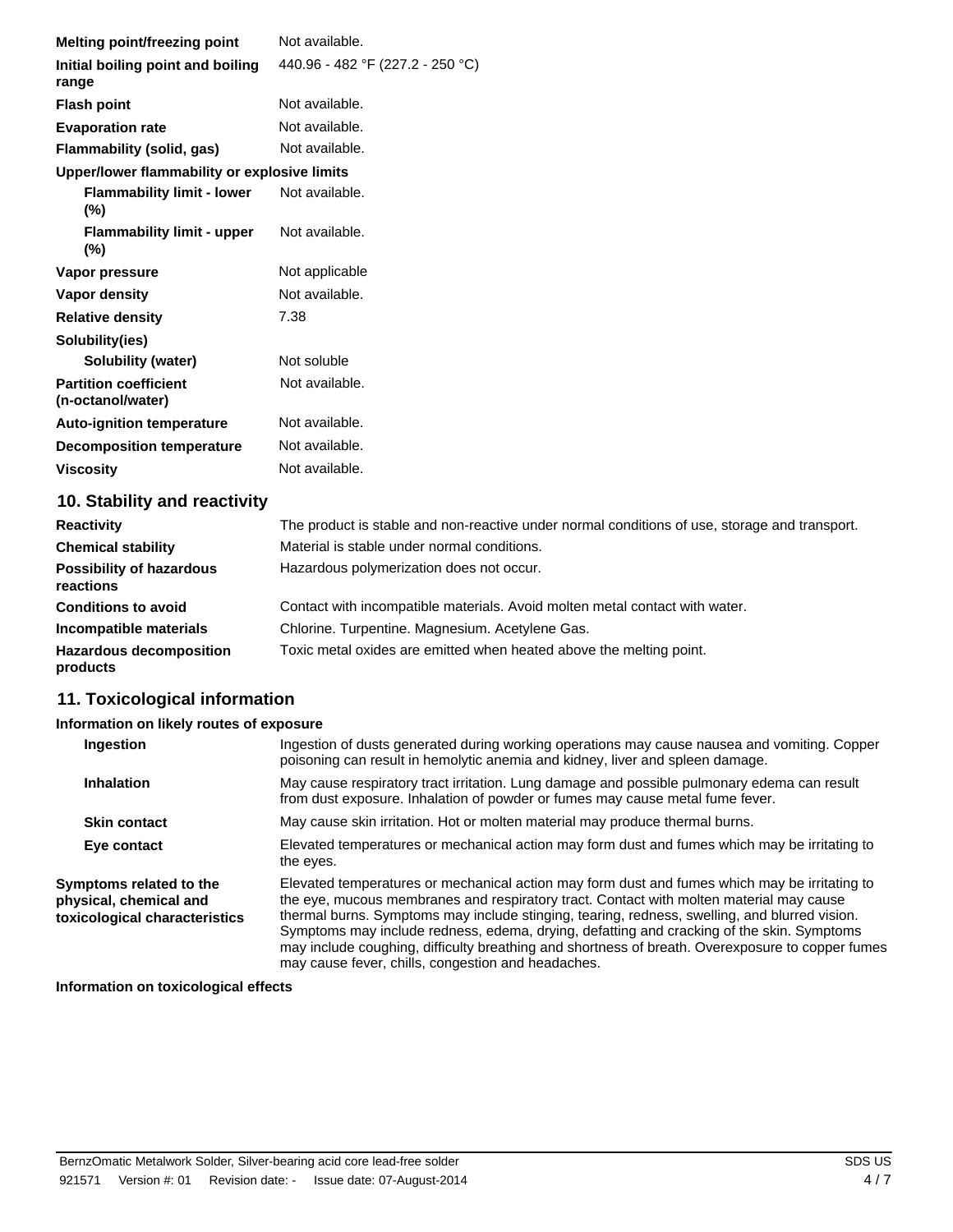**Acute toxicity** High concentrations of freshly formed fumes/dusts of metal oxides can produce symptoms of metal fume fever. When heated, the vapors/fumes given off may cause respiratory tract irritation. Overexposure of Tin can cause irritation of the eyes, skin, mucous membranes, and respiratory system. Acute overexposure to Copper dust/fume can cause irritation of the eyes, nose, throat, and skin and under severe fume overexposure can cause metal fume fever with flu-like symptoms such as sweet metal taste, dry throat, coughing, fever and chills, tight chest, dyspnea, headache, blurred vision, back pain, nausea, vomiting, fatigue. Symptoms usually disappear within 24 hours. Copper may cause skin and hair discoloration. Inhalation of copper dusts may change the gums and mucous lining of the mouth which is generally attributable to localized tissue effect rather than general toxicity.

| <b>Components</b>                                     | <b>Species</b>                                                                                                                                                                                                                                                                                                                                                                                                                                                                                        | <b>Test Results</b> |
|-------------------------------------------------------|-------------------------------------------------------------------------------------------------------------------------------------------------------------------------------------------------------------------------------------------------------------------------------------------------------------------------------------------------------------------------------------------------------------------------------------------------------------------------------------------------------|---------------------|
| Silver (CAS 7440-22-4)                                |                                                                                                                                                                                                                                                                                                                                                                                                                                                                                                       |                     |
| Acute                                                 |                                                                                                                                                                                                                                                                                                                                                                                                                                                                                                       |                     |
| Oral                                                  |                                                                                                                                                                                                                                                                                                                                                                                                                                                                                                       |                     |
| LD50                                                  | Rat                                                                                                                                                                                                                                                                                                                                                                                                                                                                                                   | > 5000 mg/kg        |
| Urea (CAS 57-13-6)                                    |                                                                                                                                                                                                                                                                                                                                                                                                                                                                                                       |                     |
| Acute                                                 |                                                                                                                                                                                                                                                                                                                                                                                                                                                                                                       |                     |
| Oral                                                  |                                                                                                                                                                                                                                                                                                                                                                                                                                                                                                       |                     |
| LD50                                                  | Rat                                                                                                                                                                                                                                                                                                                                                                                                                                                                                                   | 8471 mg/kg          |
| <b>Skin corrosion/irritation</b>                      | Not classified.                                                                                                                                                                                                                                                                                                                                                                                                                                                                                       |                     |
| Serious eye damage/eye<br>irritation                  | Elevated temperatures or mechanical action may form dust and fumes which may be irritating to<br>the eye.                                                                                                                                                                                                                                                                                                                                                                                             |                     |
| Respiratory or skin sensitization                     |                                                                                                                                                                                                                                                                                                                                                                                                                                                                                                       |                     |
| <b>Respiratory sensitization</b>                      | Not classified.                                                                                                                                                                                                                                                                                                                                                                                                                                                                                       |                     |
| <b>Skin sensitization</b>                             | No sensitizing effects known.                                                                                                                                                                                                                                                                                                                                                                                                                                                                         |                     |
| Germ cell mutagenicity                                | Not classified.                                                                                                                                                                                                                                                                                                                                                                                                                                                                                       |                     |
| Carcinogenicity                                       | Not classifiable as to carcinogenicity to humans.                                                                                                                                                                                                                                                                                                                                                                                                                                                     |                     |
|                                                       | OSHA Specifically Regulated Substances (29 CFR 1910.1001-1050)                                                                                                                                                                                                                                                                                                                                                                                                                                        |                     |
| Not listed.                                           |                                                                                                                                                                                                                                                                                                                                                                                                                                                                                                       |                     |
| <b>Reproductive toxicity</b>                          | Not classified.                                                                                                                                                                                                                                                                                                                                                                                                                                                                                       |                     |
| Specific target organ toxicity -<br>single exposure   | Not classified.                                                                                                                                                                                                                                                                                                                                                                                                                                                                                       |                     |
| Specific target organ toxicity -<br>repeated exposure | Not classified.                                                                                                                                                                                                                                                                                                                                                                                                                                                                                       |                     |
| <b>Aspiration hazard</b>                              | Due to the physical form of the product it is not an aspiration hazard.                                                                                                                                                                                                                                                                                                                                                                                                                               |                     |
| <b>Chronic effects</b>                                | Prolonged and repeated overexposure to dust and fumes can lead to benign pneumoconiosis<br>(stannosis). Overexposure to Tin can result in benign pneumoconiosis (stannous). This form of<br>pneumoconiosis produces progressive x-ray changes of the lungs as long as exposure exists, but<br>there is no distinctive fibrosis, no evidence of disability and no special complicating factors.<br>Ingestion of silver may cause a permanently benign bluish gray discoloration to the skin (argyria). |                     |

# **12. Ecological information**

| <b>Ecotoxicity</b>               |                    | Alloys in massive forms present a limited hazard for the environment. Very toxic to aquatic life. |                               |
|----------------------------------|--------------------|---------------------------------------------------------------------------------------------------|-------------------------------|
| <b>Components</b>                |                    | <b>Species</b>                                                                                    | <b>Test Results</b>           |
| Copper (CAS 7440-50-8)           |                    |                                                                                                   |                               |
| <b>Aquatic</b>                   |                    |                                                                                                   |                               |
| Crustacea                        | EC <sub>50</sub>   | Water flea (Daphnia obtusa)                                                                       | 0.0076 - 0.026 mg/l, 48 hours |
| Fish                             | <b>LC50</b>        | Bony fish superclass (Osteichthyes)                                                               | 0.0051 - 0.015 mg/l, 96 hours |
| Silver (CAS 7440-22-4)           |                    |                                                                                                   |                               |
| <b>Aquatic</b>                   |                    |                                                                                                   |                               |
| Crustacea                        | EC50               | Water flea (Daphnia magna)                                                                        | 0.0002 mg/l, 48 hours         |
| Fish                             | <b>LC50</b>        | Fathead minnow (Pimephales promelas) 0.0019 - 0.003 mg/l, 96 hours                                |                               |
| Persistence and degradability    |                    | The product is not biodegradable.                                                                 |                               |
| <b>Bioaccumulative potential</b> | No data available. |                                                                                                   |                               |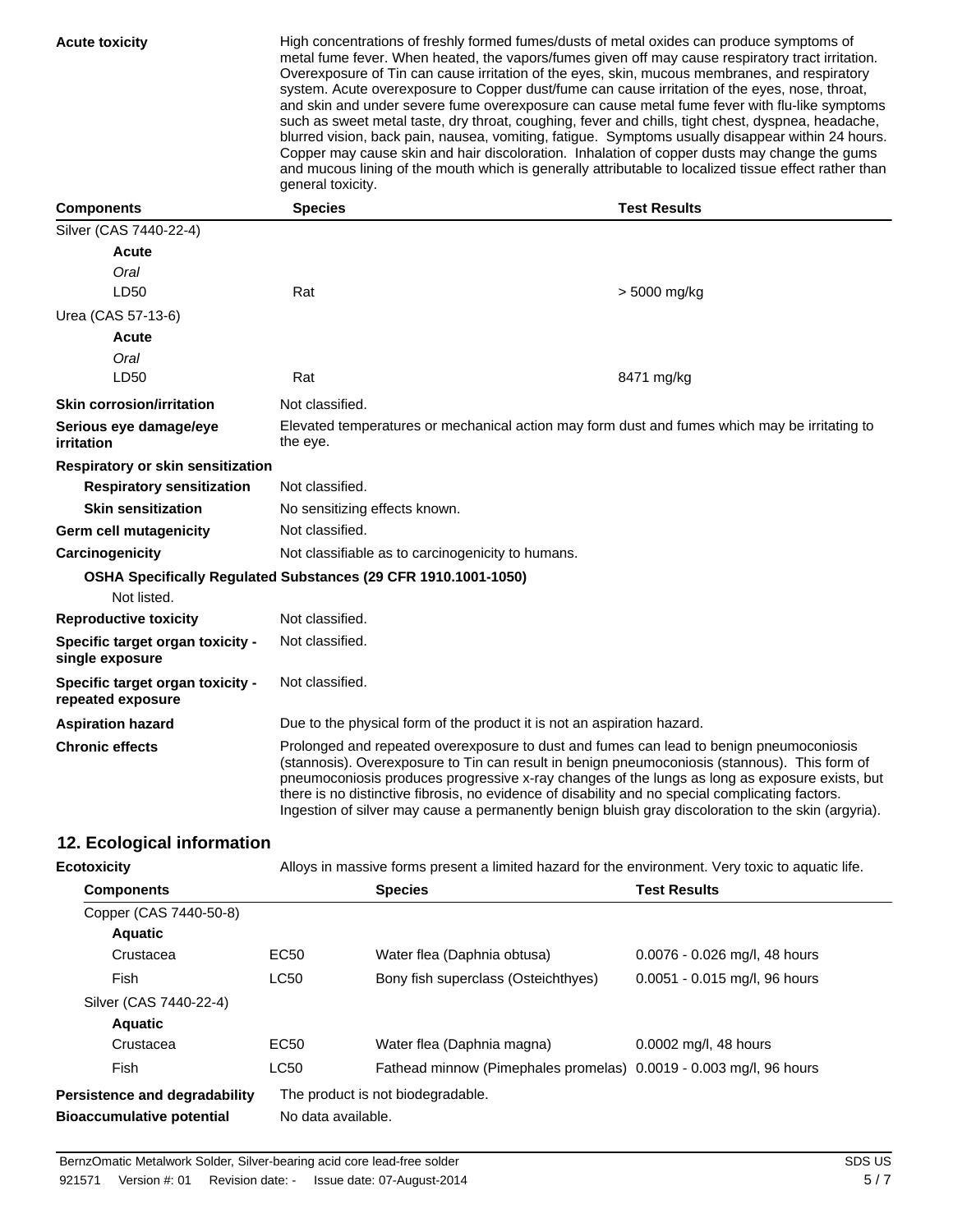| Partition coefficient n-octanol / water (log Kow) |  |
|---------------------------------------------------|--|
|---------------------------------------------------|--|

| Urea (CAS 57-13-6)    | -2 11                                                      |
|-----------------------|------------------------------------------------------------|
| Mobility in soil      | Alloys in massive forms are not mobile in the environment. |
| Other adverse effects | None known.                                                |

# **13. Disposal considerations**

| <b>Disposal instructions</b>             | Dispose in accordance with all applicable regulations.                                                                                                                                                                                                                                                        |
|------------------------------------------|---------------------------------------------------------------------------------------------------------------------------------------------------------------------------------------------------------------------------------------------------------------------------------------------------------------|
| Local disposal regulations               | Dispose of in accordance with local regulations.                                                                                                                                                                                                                                                              |
| Hazardous waste code                     | Product contains silver a hazardous waste constituent regulated under 40 CFR 261.24.                                                                                                                                                                                                                          |
| Waste from residues / unused<br>products | Dispose of in accordance with local regulations. Scrapped material should be sent for refining to<br>recover precious metal content. Solid metal and alloys in the form of particles may be reactive. Its<br>hazardous characteristics, including fire and explosion, should be determined prior to disposal. |
| <b>Contaminated packaging</b>            | Dispose of in accordance with local regulations.                                                                                                                                                                                                                                                              |

## **14. Transport information**

#### **DOT**

Not regulated as dangerous goods.

#### **IATA**

Not regulated as dangerous goods.

#### **IMDG**

Not regulated as dangerous goods.

#### **Transport in bulk according to** Not applicable. **Annex II of MARPOL 73/78 and the IBC Code**

# **15. Regulatory information**

**US federal regulations** This product is a "Hazardous Chemical" as defined by the OSHA Hazard Communication Standard, 29 CFR 1910.1200. All components are on the U.S. EPA TSCA Inventory List. **TSCA Section 12(b) Export Notification (40 CFR 707, Subpt. D)** Not regulated. **OSHA Specifically Regulated Substances (29 CFR 1910.1001-1050)** Not listed. **CERCLA Hazardous Substance List (40 CFR 302.4)** Copper (CAS 7440-50-8) LISTED Silver (CAS 7440-22-4) LISTED **Superfund Amendments and Reauthorization Act of 1986 (SARA) Hazard categories** Immediate Hazard - Yes Delayed Hazard - No Fire Hazard - No Pressure Hazard - No Reactivity Hazard - No **SARA 302 Extremely hazardous substance** Not listed. **SARA 311/312 Hazardous chemical** Yes **SARA 313 (TRI reporting) Chemical name CAS number % by wt.** Copper 7440-50-8 1 - 10 **Other federal regulations Clean Air Act (CAA) Section 112 Hazardous Air Pollutants (HAPs) List** Not regulated. **Clean Air Act (CAA) Section 112(r) Accidental Release Prevention (40 CFR 68.130)** Not regulated. **Safe Drinking Water Act (SDWA)** Not regulated.